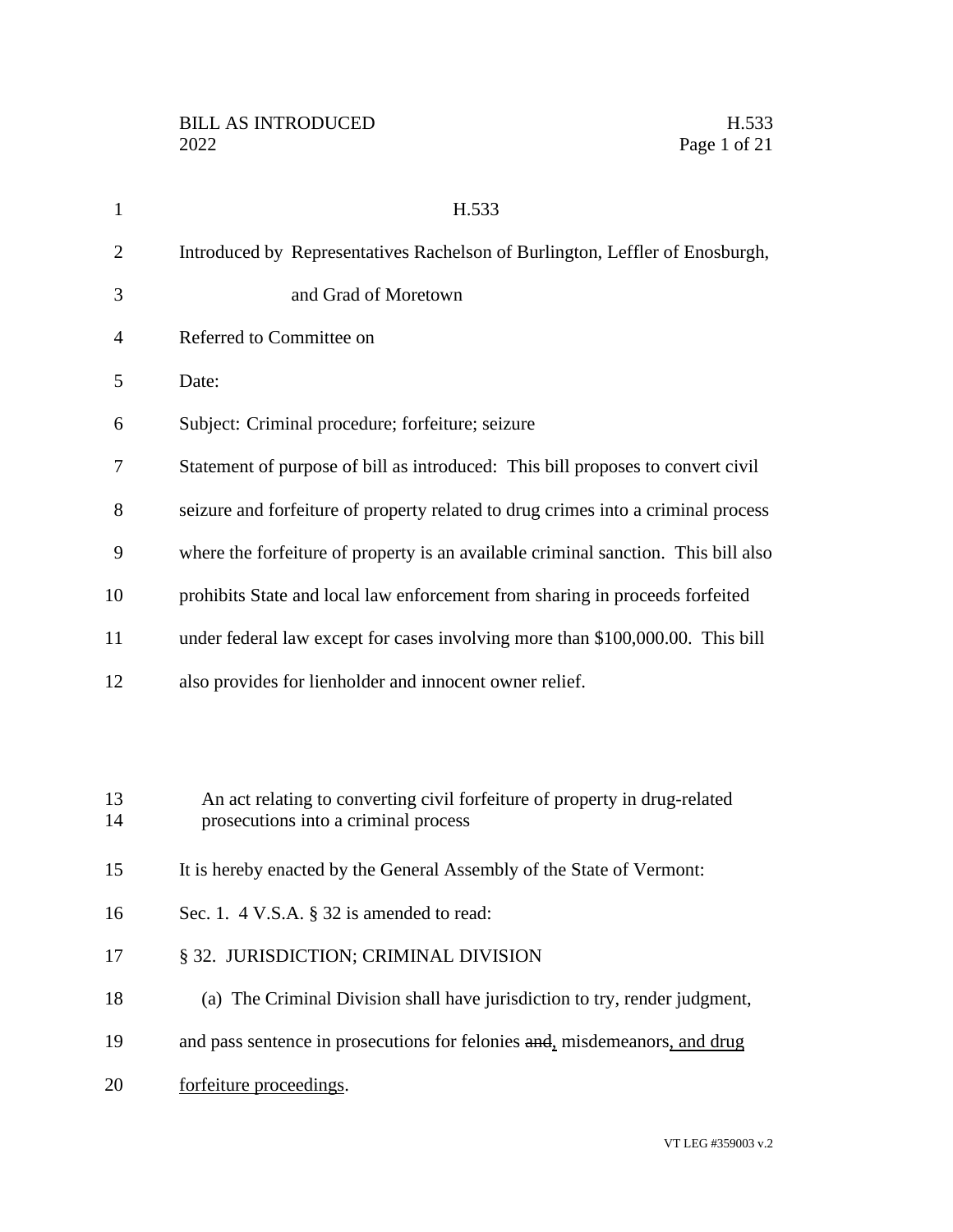# BILL AS INTRODUCED H.533<br>2022 Page 2 of 21

| 1              | (b) The Criminal Division shall have jurisdiction to try and finally                        |
|----------------|---------------------------------------------------------------------------------------------|
| $\overline{2}$ | determine prosecutions for violations of bylaws or ordinances of a village,                 |
| 3              | town, or city, except as otherwise provided.                                                |
| 4              | (c) The Criminal Division shall have jurisdiction of the following civil                    |
| 5              | actions:                                                                                    |
| 6              | (1) appeals of final decisions of the Judicial Bureau;                                      |
| 7              | (2) DUI license suspension hearings filed pursuant to 23 V.S.A.                             |
| 8              | chapter 24;                                                                                 |
| 9              | (3) extradition proceedings filed pursuant to 13 V.S.A. chapter 159;                        |
| 10             | (4) drug forfeiture proceedings under 18 V.S.A. chapter 84, subchapter                      |
| 11             | 2;                                                                                          |
| 12             | $\left(\frac{5}{4}\right)$ fish and wildlife forfeiture proceedings under 10 V.S.A. chapter |
| 13             | 109;                                                                                        |
| 14             | $\left(\frac{6}{5}\right)$ liquor forfeiture proceedings under 7 V.S.A. chapter 19;         |
| 15             | $\left(\frac{7}{6}\right)$ hearings relating to refusal to provide a DNA sample pursuant to |
| 16             | 20 V.S.A. § 1935;                                                                           |
| 17             | $\frac{1}{2}$ automobile forfeiture and immobilization proceedings under                    |
| 18             | 23 V.S.A. chapters 9 and 13;                                                                |
| 19             | $(9)(8)$ sex offender proceedings pursuant to 13 V.S.A. §§ 5411(e)                          |
| 20             | and $5411d(f)$ ;                                                                            |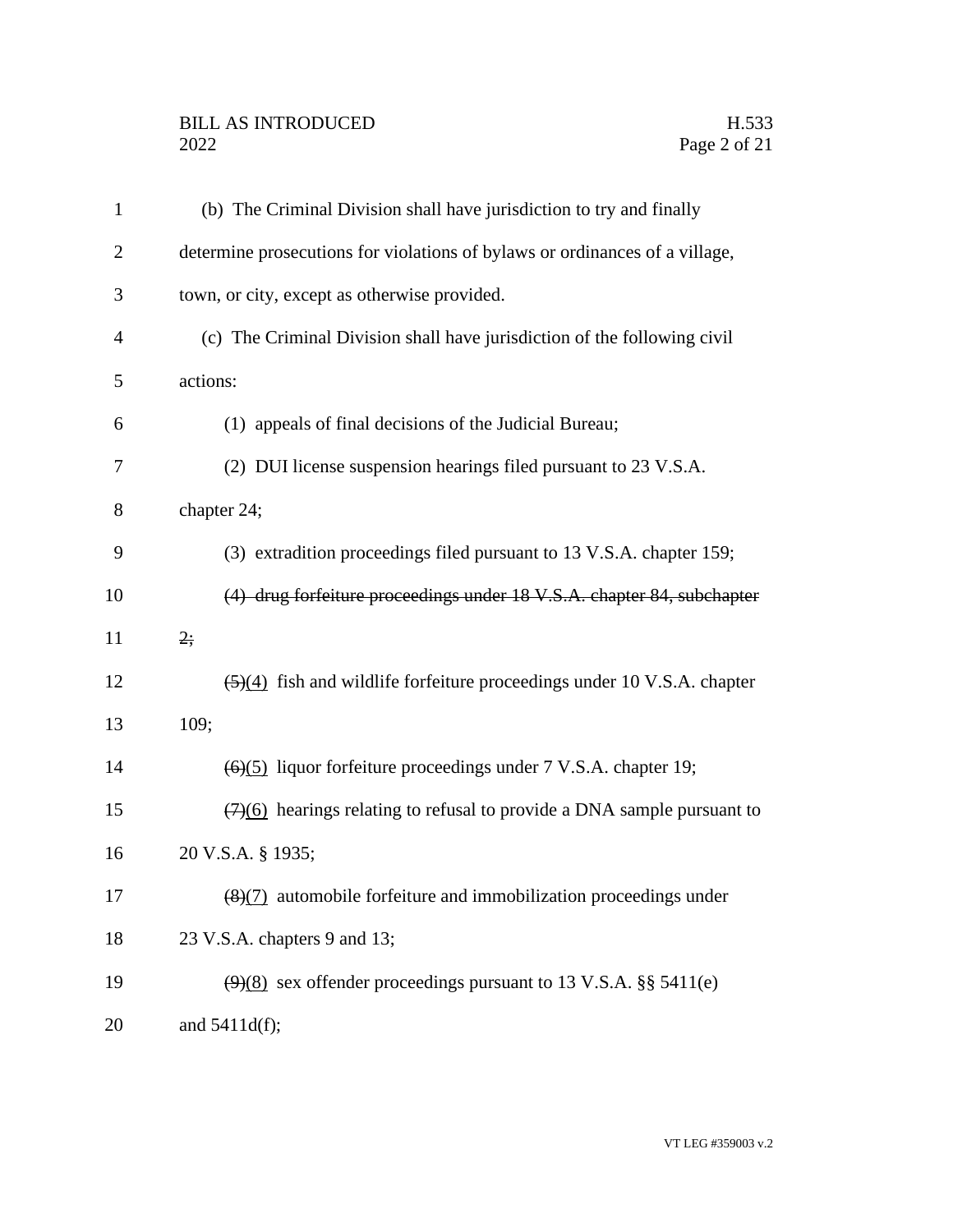| $\mathbf{1}$   | $(10)(9)$ restitution modification proceedings pursuant to 13 V.S.A.                        |
|----------------|---------------------------------------------------------------------------------------------|
| $\overline{2}$ | § 7043 $(k)$ ;                                                                              |
| 3              | $(11)(10)$ municipal parking violation proceedings pursuant to 24 V.S.A.                    |
| $\overline{4}$ | § 1974a(e), if the municipality has established an administrative procedure                 |
| 5              | enabling a person to contest the violation, and the person has exhausted the                |
| 6              | administrative procedure;                                                                   |
| 7              | $\left(\frac{12}{11}\right)$ proceedings to enforce 9 V.S.A. chapter 74, relating to energy |
| 8              | efficiency standards for appliances and equipment;                                          |
| 9              | $(13)(12)$ proceedings to enforce 30 V.S.A. § 53, relating to commercial                    |
| 10             | building energy standards.                                                                  |
| 11             | Sec. 2. 18 V.S.A. chapter 84, subchapter 2 is amended to read:                              |
| 12             | Subchapter 2. Forfeiture                                                                    |
| 13             | § 4241. SCOPE                                                                               |
| 14             | * * *                                                                                       |
| 15             | (c) Notwithstanding the provisions of this section, the following property                  |
| 16             | shall not be subject to seizure and forfeiture under this subchapter:                       |
| 17             | (1) Homestead real property, as defined in 27 V.S.A. chapter 3.                             |
| 18             | (2) U.S. currency totaling \$200.00 or less.                                                |
| 19             | (3) A motor vehicle of \$2,000.00 or less in market value.                                  |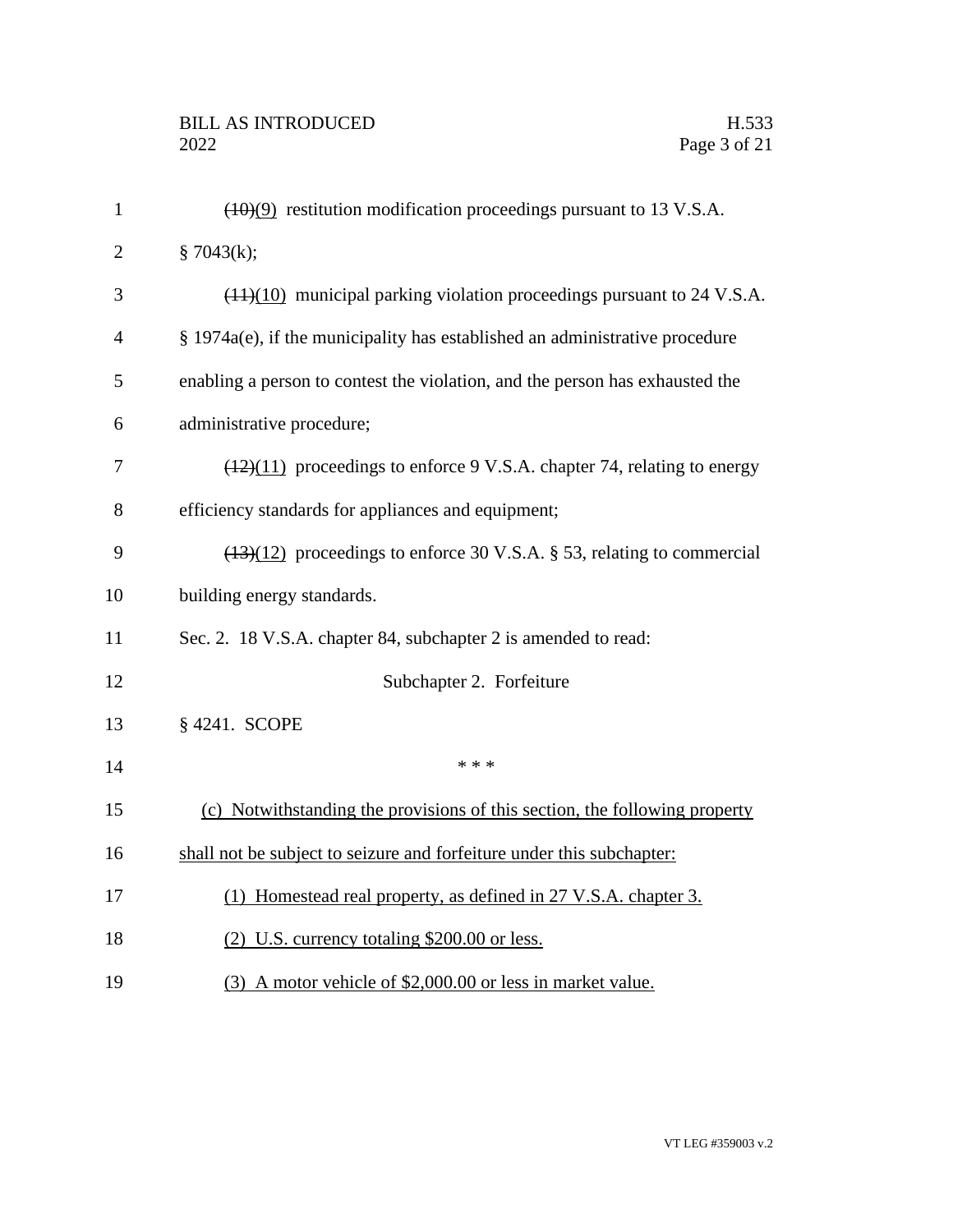## BILL AS INTRODUCED H.533<br>2022 Page 4 of 21

| $\mathbf{1}$   | (4) Stolen property and contraband. Stolen property shall be promptly            |
|----------------|----------------------------------------------------------------------------------|
| $\overline{2}$ | returned to the rightful owner and contraband shall be disposed of according to  |
| 3              | applicable State law.                                                            |
| $\overline{4}$ | (d) The Attorney General shall advise the publications that law                  |
| 5              | enforcement agencies may use to establish the market value of a motor vehicle.   |
| 6              | §4242 SEIZURE                                                                    |
| 7              | (a) The court Criminal Division of the Superior Court may issue at the           |
| 8              | request of the State ex parte a preliminary order or process to seize or secure  |
| 9              | property for which forfeiture is sought and to provide for its custody. Process  |
| 10             | for seizure of such property shall issue only upon a showing of probable cause   |
| 11             | that the property is subject to forfeiture. Application therefor and issuance,   |
| 12             | execution, and return shall be subject to provisions of applicable law.          |
| 13             | (b) Any property subject to forfeiture under this subchapter may be seized       |
| 14             | upon process. Seizure without process may be made when:                          |
| 15             | (1) the seizure is incident to an arrest with probable cause or a search         |
| 16             | under a valid search warrant;                                                    |
| 17             | (2) the property subject to seizure has been the subject of a prior              |
| 18             | judgment in favor of the State in a forfeiture proceeding under this subchapter; |
| 19             | $\Theta$ <b>r</b>                                                                |
| 20             | $(3)$ the seizure is incident to a valid warrantless search; or                  |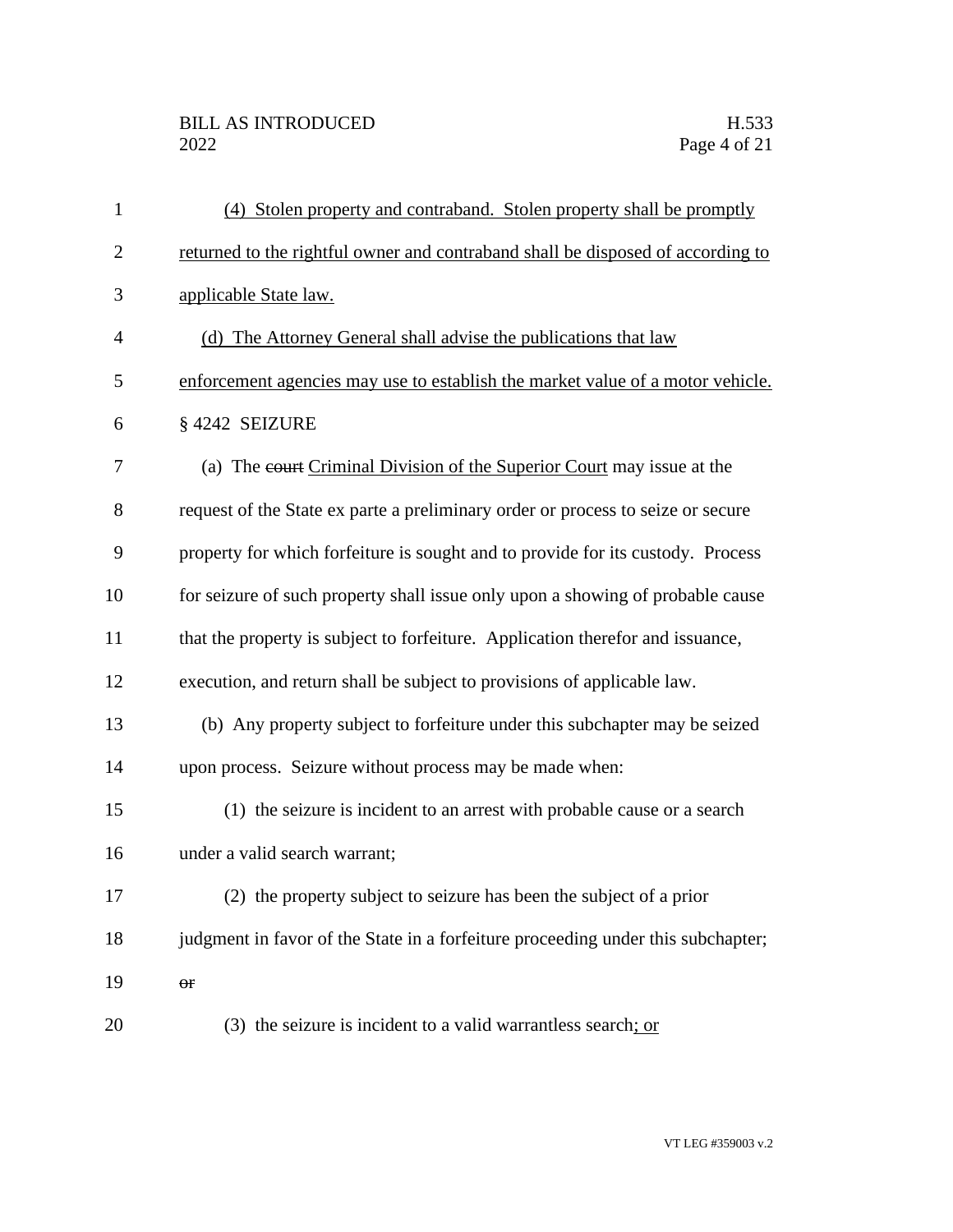## BILL AS INTRODUCED H.533<br>2022 Page 5 of 21

| $\mathbf{1}$   | (4) the State has probable cause to believe the delay caused by the                 |
|----------------|-------------------------------------------------------------------------------------|
| $\overline{2}$ | necessity of obtaining process would result in the removal or destruction of the    |
| 3              | property that is forfeitable under this chapter.                                    |
| 4              | (c) If property is seized without process under subdivision $(b)(1)$ or $(3)$ of    |
| 5              | this section, the State shall forthwith petition the eourt Criminal Division for a  |
| 6              | preliminary order or process under subsection (a) of this section.                  |
| 7              | (d) Notwithstanding subsection 4241(b) of this title, all regulated drugs the       |
| 8              | possession of which is prohibited under this chapter are contraband and shall       |
| 9              | be automatically forfeited to the State and destroyed.                              |
| 10             | § 4242a. PROMPT POST-SEIZURE PROCEEDINGS                                            |
| 11             | (a) Following the seizure of property subject to forfeiture pursuant to             |
| 12             | section 4241 of this title, a defendant or any other person with an interest in the |
| 13             | property has a right to a prompt post-seizure hearing.                              |
| 14             | (b) A person with an interest in property subject to this chapter may               |
| 15             | petition the Criminal Division having jurisdiction for a prompt post-seizure        |
| 16             | hearing.                                                                            |
| 17             | (c) At the Criminal Division's discretion, it may hold a prompt post-seizure        |
| 18             | hearing:                                                                            |
| 19             | $(1)$ as a separate hearing; or                                                     |
| 20             | (2) at the same time as a probable cause determination, a post-                     |
| 21             | arraignment hearing, or other pretrial hearing.                                     |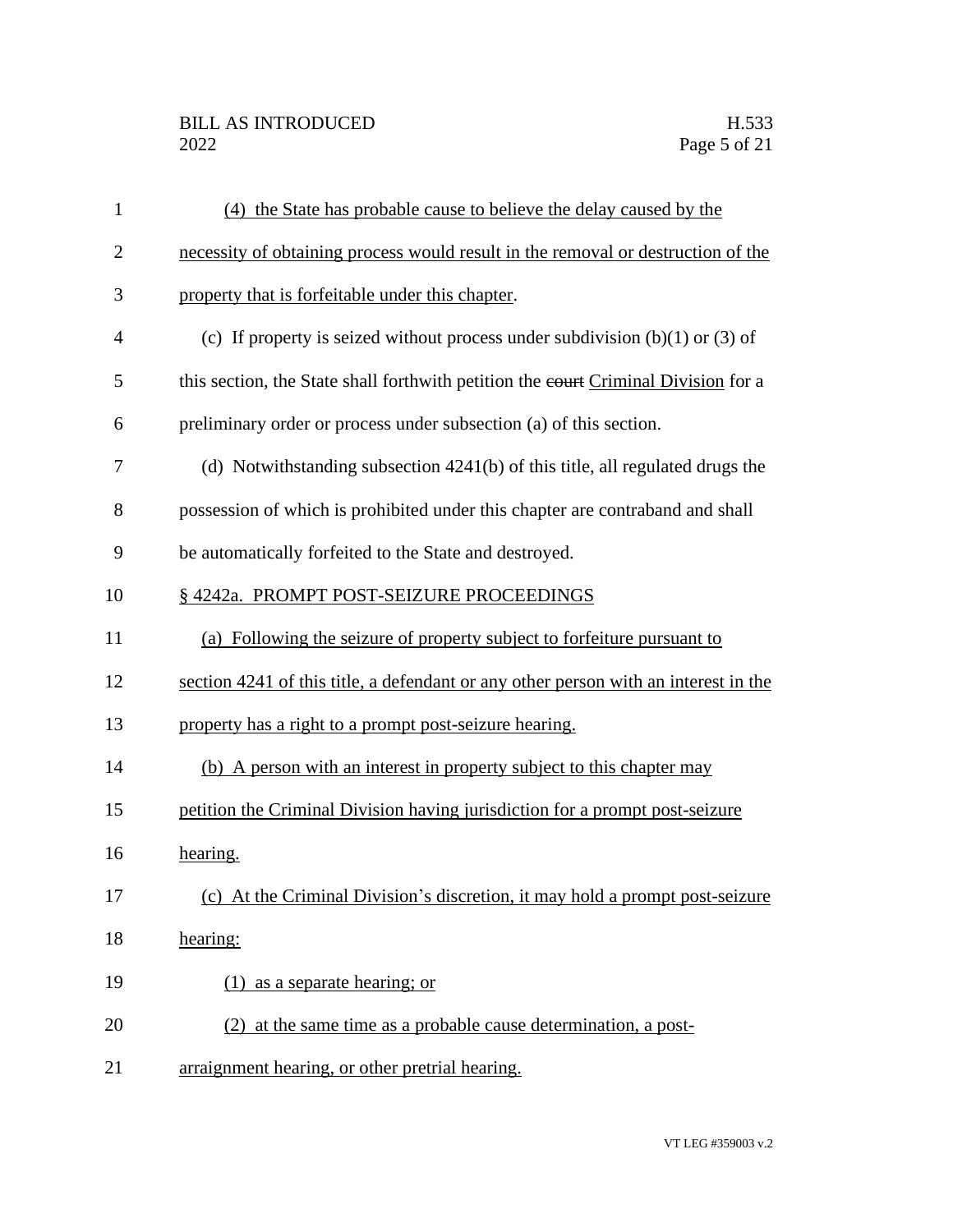| $\mathbf{1}$   | (d) A party, by agreement of all parties or for good cause shown, may                   |
|----------------|-----------------------------------------------------------------------------------------|
| $\overline{2}$ | move for one extension of the hearing date of not more than 10 days. Any                |
| 3              | motion may be supported by an affidavit, sworn statement, or other                      |
| 4              | submission.                                                                             |
| 5              | (e) The Criminal Division shall order the return of the seized property if it           |
| 6              | finds:                                                                                  |
| 7              | $(1)$ the seizure was invalid;                                                          |
| 8              | (2) a criminal charge has not been filed and no extension of the filing                 |
| 9              | period established under this section is available;                                     |
| 10             | (3) the property is not reasonably required to be held as evidence; or                  |
| 11             | (4) the final judgment will likely be in favor of the defendant or any                  |
| 12             | other person with an interest in the property.                                          |
| 13             | (f) The provisions of this section do not apply to contraband.                          |
| 14             | §4243. JUDICIAL CRIMINAL FORFEITURE PROCEDURE                                           |
| 15             | (a) Conviction or agreement required. An asset is subject to forfeiture $\frac{dy}{dx}$ |
| 16             | judicial determination as a criminal sanction under section 4241 of this title          |
| 17             | and 13 V.S.A. § 364 if:                                                                 |
| 18             | (1) a person is convicted of the criminal offense related to the action for             |
| 19             | forfeiture and the State establishes by a preponderance of the evidence that the        |
| 20             | property is an instrument of or represents the proceeds of the underlying               |
| 21             | offense; or                                                                             |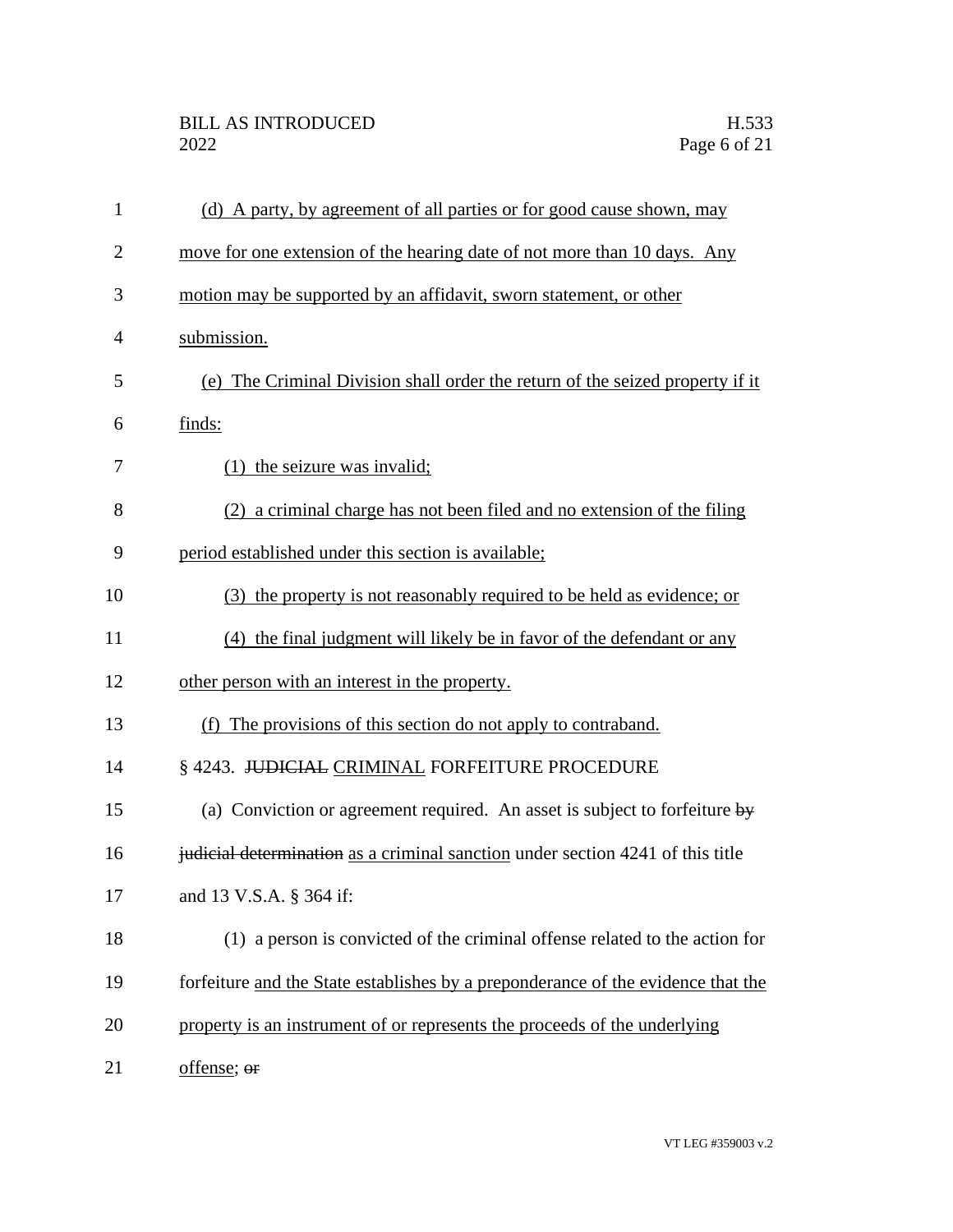## BILL AS INTRODUCED H.533<br>2022 Page 7 of 21

| $\mathbf{1}$   | (2) a person enters into $a_n$ a plea agreement with the prosecutor,               |
|----------------|------------------------------------------------------------------------------------|
| $\overline{2}$ | including an agreement under which he or she the person is not charged with a      |
| 3              | criminal offense related to the action for forfeiture subjecting the person to     |
| $\overline{4}$ | forfeiture under section 4241 of this title; or                                    |
| 5              | (3) a person is granted immunity or a reduced punishment, with or                  |
| 6              | without the filing of a criminal charge, in exchange for testifying or assisting a |
| 7              | law enforcement investigation or prosecution.                                      |
| 8              | (b) Evidence. The State may introduce into evidence in the judicial                |
| 9              | forfeiture case the fact of a conviction in the Criminal Division Discovery.       |
| 10             | Discovery related to the criminal forfeiture proceeding is subject to the          |
| 11             | Vermont Rules of Criminal Procedure.                                               |
| 12             | (c) Burden of proof. The State bears the burden of proving by elear and            |
| 13             | convincing a preponderance of the evidence that the property is an instrument      |
| 14             | of or represents the proceeds of the underlying offense.                           |
| 15             | (d) Notice. Within 60 days from when the seizure occurs, the State shall           |
| 16             | notify any owners, possessors, and lienholders of the property of the action, if   |
| 17             | known or readily ascertainable. Upon motion by the State, a court may extend       |
| 18             | the time period for sending notice for a period not to exceed 90 days for good     |
| 19             | cause shown. Notice of proposed forfeiture accompanying indictment or              |
| 20             | information.                                                                       |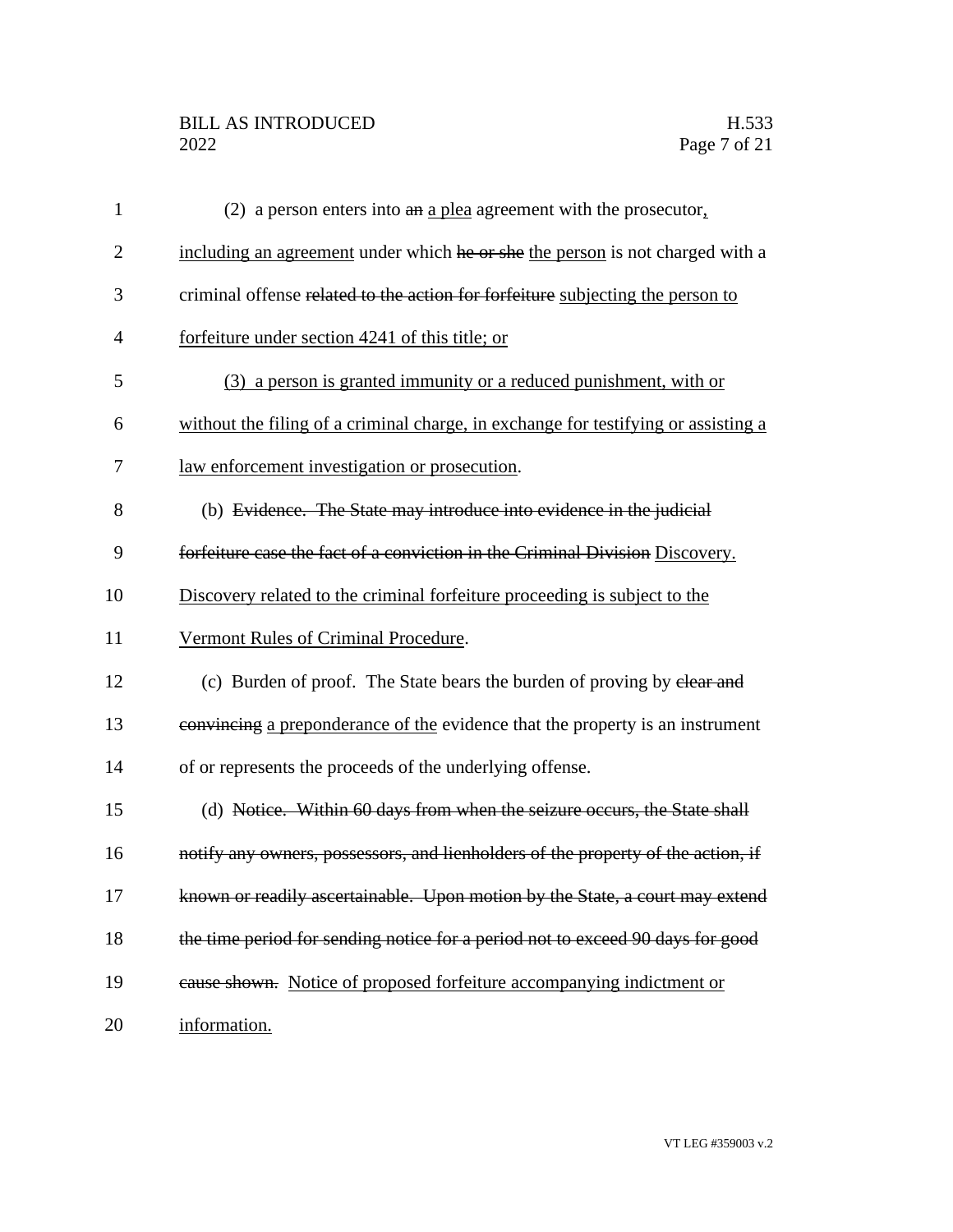| $\mathbf{1}$   | (1) The loss of property subject to forfeiture shall be considered as a            |
|----------------|------------------------------------------------------------------------------------|
| $\overline{c}$ | criminal sanction as part of and following the prosecution of the crime that       |
| 3              | subjects the individual with an interest in the property to forfeiture of property |
| $\overline{4}$ | pursuant to section 4241 of this title. A Notice of Proposed Forfeiture shall be   |
| 5              | a separate document and accompany the initial indictment or information of a       |
| 6              | crime that subjects the individual with an interest in the property to forfeiture  |
| 7              | pursuant to section 4241 of this title. The Notice of Proposed Forfeiture shall    |
| 8              | include the following information:                                                 |
| 9              | (A) the facts upon which the forfeiture is requested, including a                  |
| 10             | description of the property subject to forfeiture and the type and quantity of     |
| 11             | regulated drug involved;                                                           |
| 12             | (B) the time, date, and place of the seizure;                                      |
| 13             | (C) the names of the apparent owner or owners, lienholders who have                |
| 14             | properly recorded their interests, and any other person appearing to have an       |
| 15             | interest, and, in the case of a conveyance, the name of the person holding title;  |
| 16             | the registered owner; and the make, model, and year of the conveyance;             |
| 17             | (D) the current location and custodian of the seized property; and                 |
| 18             | (E) warning that seized property may be forfeited as a sanction                    |
| 19             | related to the crime for which the individual was charged, as part of a            |
| 20             | sentencing consideration, as part of a plea agreement, or through other means      |
| 21             | for the court to oversee.                                                          |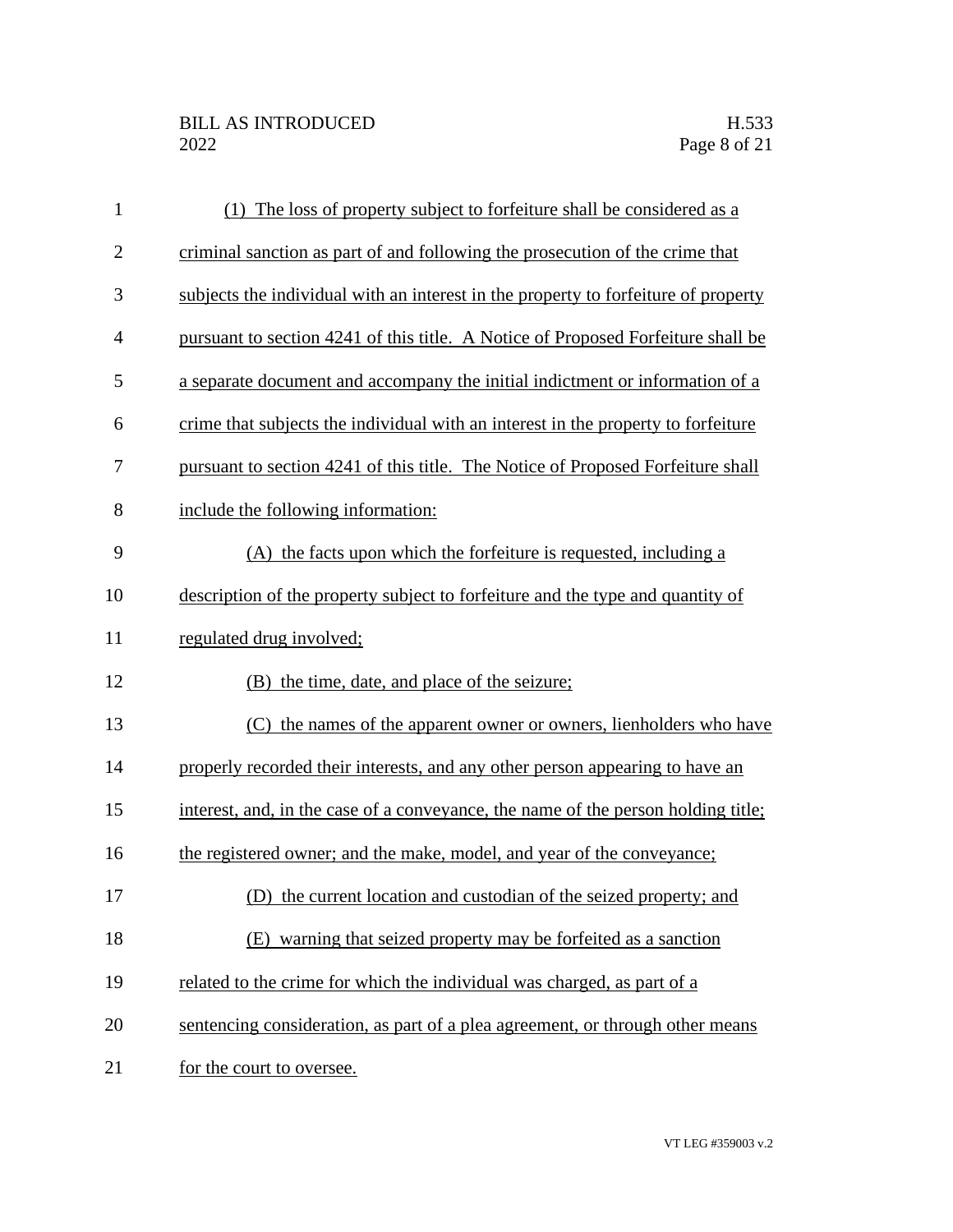| $\mathbf{1}$   | (2) The State shall serve the Notice in accordance with the Vermont               |
|----------------|-----------------------------------------------------------------------------------|
| $\overline{2}$ | Rules of Criminal Procedure. The State shall inform any owners, possessors,       |
| 3              | and lienholders of the property of the action, if known or readily ascertainable. |
| $\overline{4}$ | In addition, the State shall cause the Notice to be published in a newspaper of   |
| 5              | general circulation in the State, as ordered by the Criminal Division.            |
| 6              | (3) The Notice shall not be read to the jury of the underlying                    |
| 7              | prosecution.                                                                      |
| 8              | (4) The State may amend the Notice at any time before trial of the                |
| 9              | underlying prosecution.                                                           |
| 10             | (5) The Criminal Division may grant an unlimited number of 30-day                 |
| 11             | extensions for the filing of the Notice if, for each extension, the court         |
| 12             | determines that probable cause is shown and additional time is warranted.         |
| 13             | (e) Return of property. If notice is not sent in accordance with subsection       |
| 14             | (d) of this section, and no time extension is granted or the extension period has |
| 15             | expired, the law enforcement agency shall return the property to the person       |
| 16             | from whom the property was seized. An agency's return of property due to          |
| 17             | lack of proper notice does not restrict the agency's authority to commence a      |
| 18             | forfeiture proceeding at a later time. Nothing in this subsection shall require   |
| 19             | the agency to return contraband, evidence, or other property that the person      |
| 20             | from whom the property was seized is not entitled to lawfully possess.            |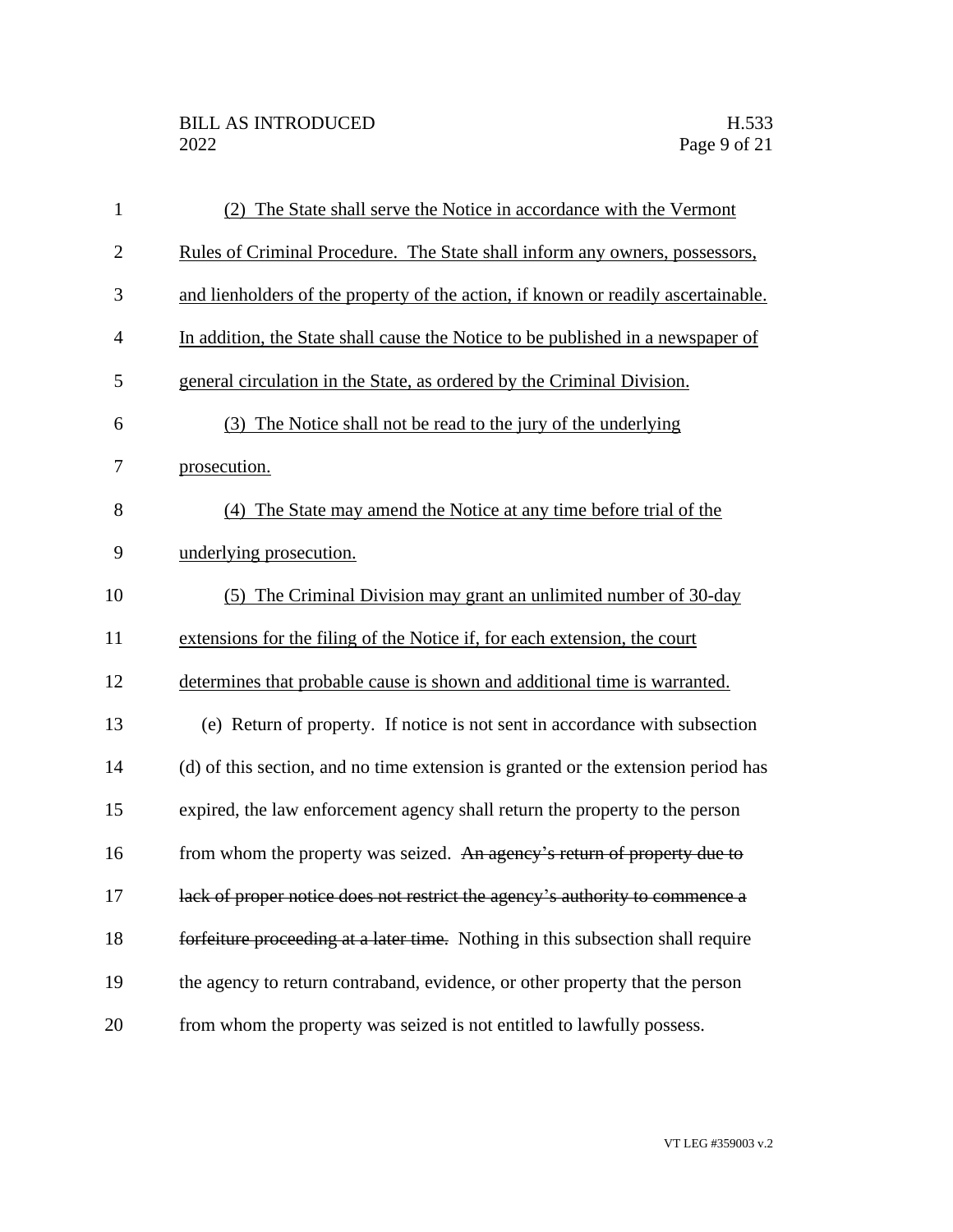| 1              | (f) Filing of petition. The State shall file a petition for forfeiture of any     |
|----------------|-----------------------------------------------------------------------------------|
| $\overline{2}$ | property seized under section 4242 of this title promptly, but not more than      |
| 3              | 14 days from the date the preliminary order or process is issued. The petition    |
| $\overline{4}$ | shall be filed in the Superior Court of the county in which the property is       |
| 5              | located or in any court with jurisdiction over a criminal proceeding related to   |
| 6              | the property.                                                                     |
| 7              | (g) Service of petition. A copy of the petition shall be served on all persons    |
| 8              | named in the petition as provided for in Rule 4 of the Vermont Rules of Civil     |
| 9              | Procedure. In addition, the State shall cause notice of the petition to be        |
| 10             | published in a newspaper of general circulation in the State, as ordered by the   |
| 11             | court. The petition shall state:                                                  |
| 12             | $(1)$ the facts upon which the forfeiture is requested, including a               |
| 13             | description of the property subject to forfeiture, and the type and quantity of   |
| 14             | regulated drug involved;                                                          |
| 15             | (2) the names of the apparent owner or owners, lienholders who have               |
| 16             | properly recorded their interests, and any other person appearing to have an      |
| 17             | interest; and, in the case of a conveyance, the name of the person holding title, |
| 18             | the registered owner, and the make, model, and year of the conveyance.            |
| 19             | §4244. FORFEITURE HEARING HEARINGS                                                |
| 20             | (a) Within 60 days following service of notice of seizure and forfeiture          |
| 21             | under section 4243 of this title, a claimant may file a demand for judicial       |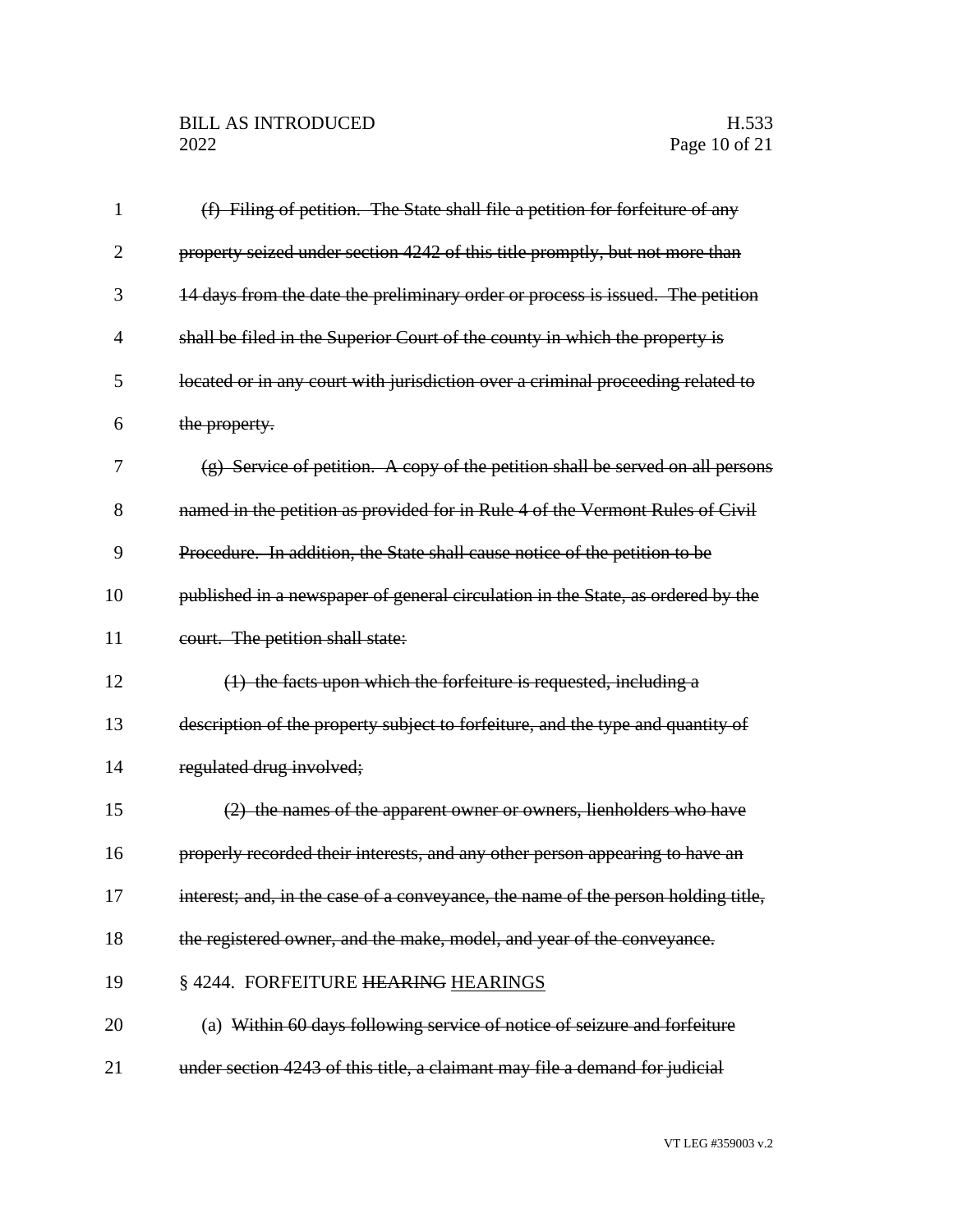| $\mathbf{1}$   | determination of the forfeiture. The demand must be in the form of a civil        |
|----------------|-----------------------------------------------------------------------------------|
| $\overline{2}$ | complaint accompanied by a sworn affidavit setting forth the facts upon which     |
| 3              | the claimant intends to rely, including, if relevant, the noncriminal source of   |
| $\overline{4}$ | the asset or currency at issue. The demand must be filed with the court           |
| 5              | administrator in the county in which the seizure occurred. Defendant's            |
| 6              | forfeiture hearing. The Criminal Division shall consider the loss of property     |
| 7              | subject to forfeiture as a criminal sanction as part of and following the         |
| 8              | prosecution of the underlying crime. The Criminal Division has discretion to      |
| 9              | schedule the criminal forfeiture hearing as soon as practicable after, and in any |
| 10             | event not later than 90 days following, the defendant's conviction of the         |
| 11             | offense subjecting the person to forfeiture under section 4241 of this title. The |
| 12             | hearing shall be conducted by the Criminal Division without a jury.               |
| 13             | (b) The court shall hold a hearing on the petition as soon as practicable         |
| 14             | after, and in any event no later than 90 days following, the conclusion of the    |
| 15             | eriminal prosecution. Exceptions to the conviction requirement. The Criminal      |
| 16             | Division may waive the conviction requirements of section 4243 of this title      |
| 17             | and subsection (a) of this section and grant title to the subject property to the |
| 18             | State if the State files a motion not fewer than 90 days after seizure and shows  |
| 19             | by a preponderance of the evidence that, before conviction, the defendant:        |
| 20             | $(1)$ died;                                                                       |
| 21             | was deported by the U.S. government;<br>(2)                                       |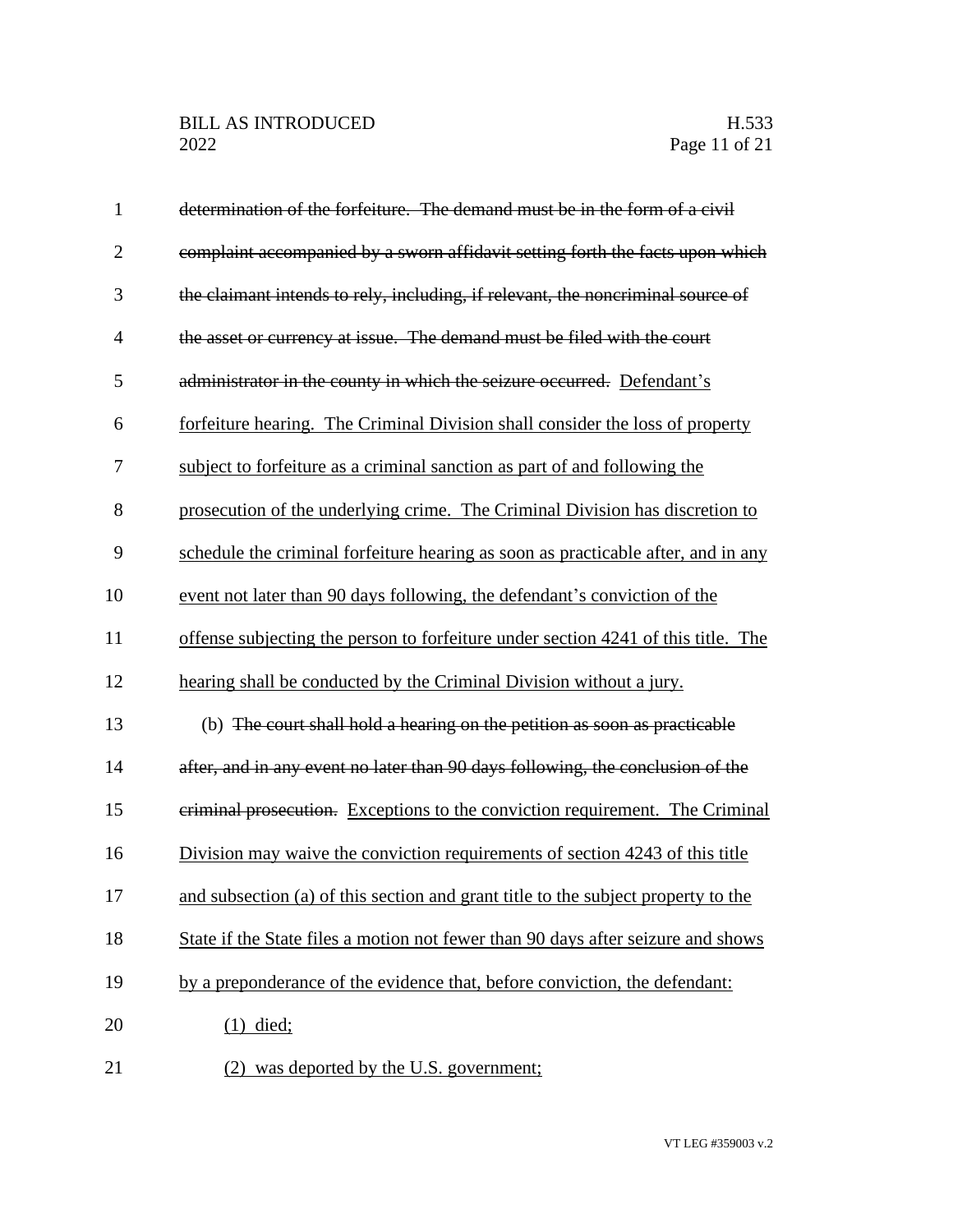| $\mathbf{1}$   | (3) abandoned the property; or                                                     |
|----------------|------------------------------------------------------------------------------------|
| $\overline{2}$ | (4) fled the jurisdiction.                                                         |
| 3              | (c) A lienholder who has received notice of a forfeiture proceeding may            |
| $\overline{4}$ | intervene as a party. If the court finds that the lienholder has a valid, good     |
| 5              | faith interest in the subject property which is not held through a straw           |
| 6              | purchase, trust, or otherwise for the actual benefit of another and that the       |
| 7              | lienholder did not at any time have knowledge or reason to believe that the        |
| 8              | property was being or would be used in violation of the law, the court upon        |
| 9              | forfeiture shall order compensation to the lienholder to the extent of the         |
| 10             | lienholder's interest. Proportionality.                                            |
| 11             | (1) The Defendant may petition the Criminal Division to determine,                 |
| 12             | before trial of the underlying crime, at trial, or upon conviction, whether the    |
| 13             | forfeiture is unconstitutionally excessive under the Constitutions of the State of |
| 14             | Vermont or the United States.                                                      |
| 15             | (2) The defendant has the burden of establishing that the forfeiture is            |
| 16             | unconstitutionally excessive by a preponderance of the evidence at a hearing       |
| 17             | conducted by the Criminal Division without a jury. In determining whether the      |
| 18             | forfeiture is unconstitutionally excessive, the Criminal Division may consider     |
| 19             | all relevant factors including:                                                    |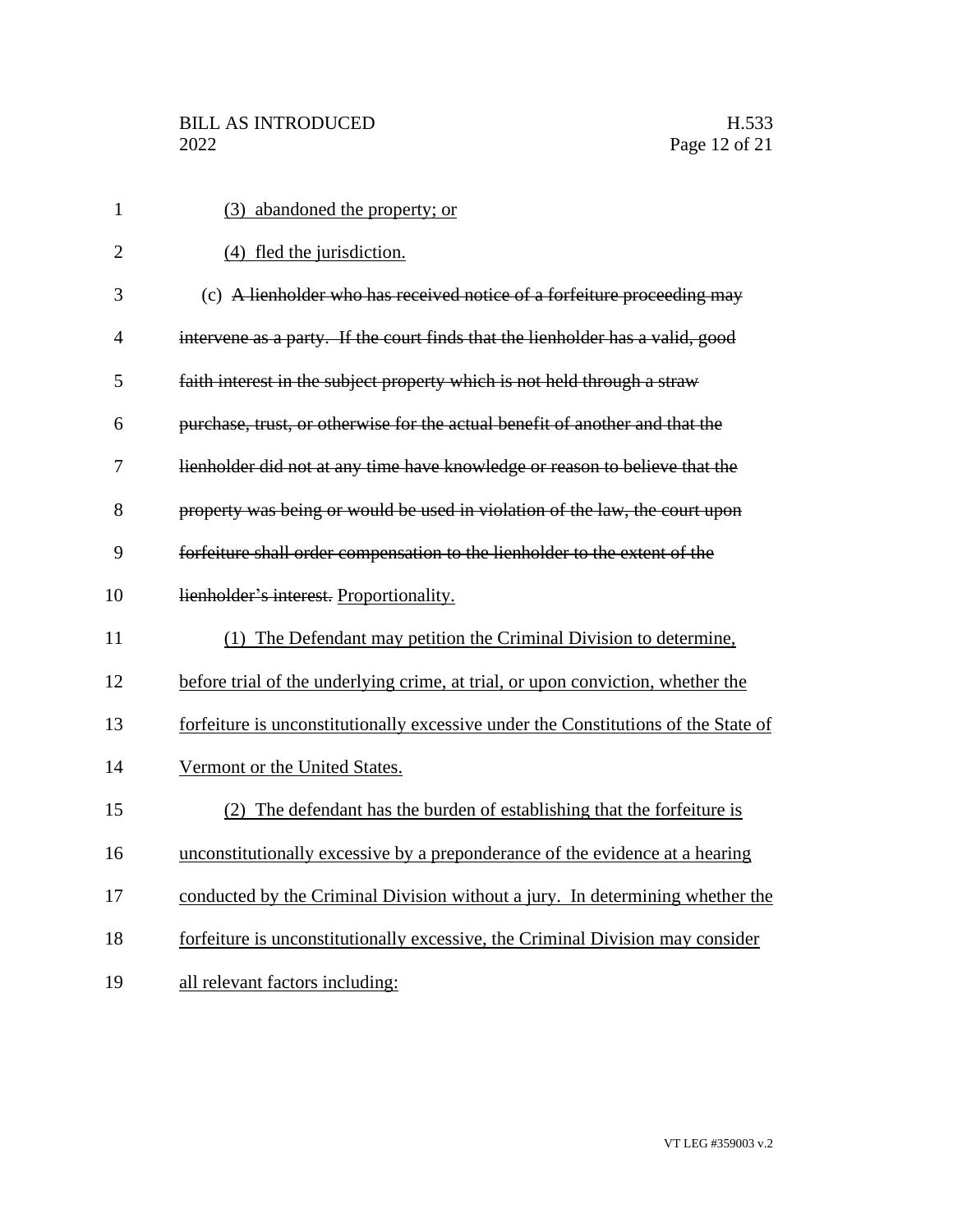## BILL AS INTRODUCED H.533<br>2022 Page 13 of 21

| $\mathbf{1}$   | (A) the seriousness of the underlying crime and its impact on the                 |
|----------------|-----------------------------------------------------------------------------------|
| $\overline{2}$ | community, including the duration of the activity, use of a firearm, and harm     |
| 3              | caused by the defendant;                                                          |
| $\overline{4}$ | (B) the extent to which the defendant participated in the underlying              |
| 5              | crime;                                                                            |
| 6              | (C) the extent to which the subject property was used in committing               |
| 7              | the crime;                                                                        |
| 8              | (D) whether the underlying crime was completed or attempted;                      |
| 9              | (E) the hardship to the defendant if the forfeiture of a motor vehicle            |
| 10             | would deprive the defendant of the defendant's livelihood; and                    |
| 11             | (F) if forfeiture of the subject property is an undue hardship to the             |
| 12             | defendant's family.                                                               |
| 13             | (3) In determining the value of the instrumentality subject to forfeiture,        |
| 14             | the Criminal Division may consider all relevant facts related to the fair market  |
| 15             | value of the property.                                                            |
| 16             | (4) The Criminal Division shall not consider the value of the subject             |
| 17             | property to the State in determining whether the forfeiture is unconstitutionally |
| 18             | excessive.                                                                        |
| 19             | (d) The court shall not order the forfeiture of property if an owner, co-         |
| 20             | owner, or person who regularly uses the property, other than the defendant,       |
| 21             | shows by a preponderance of the evidence that the owner, co-owner, or regular     |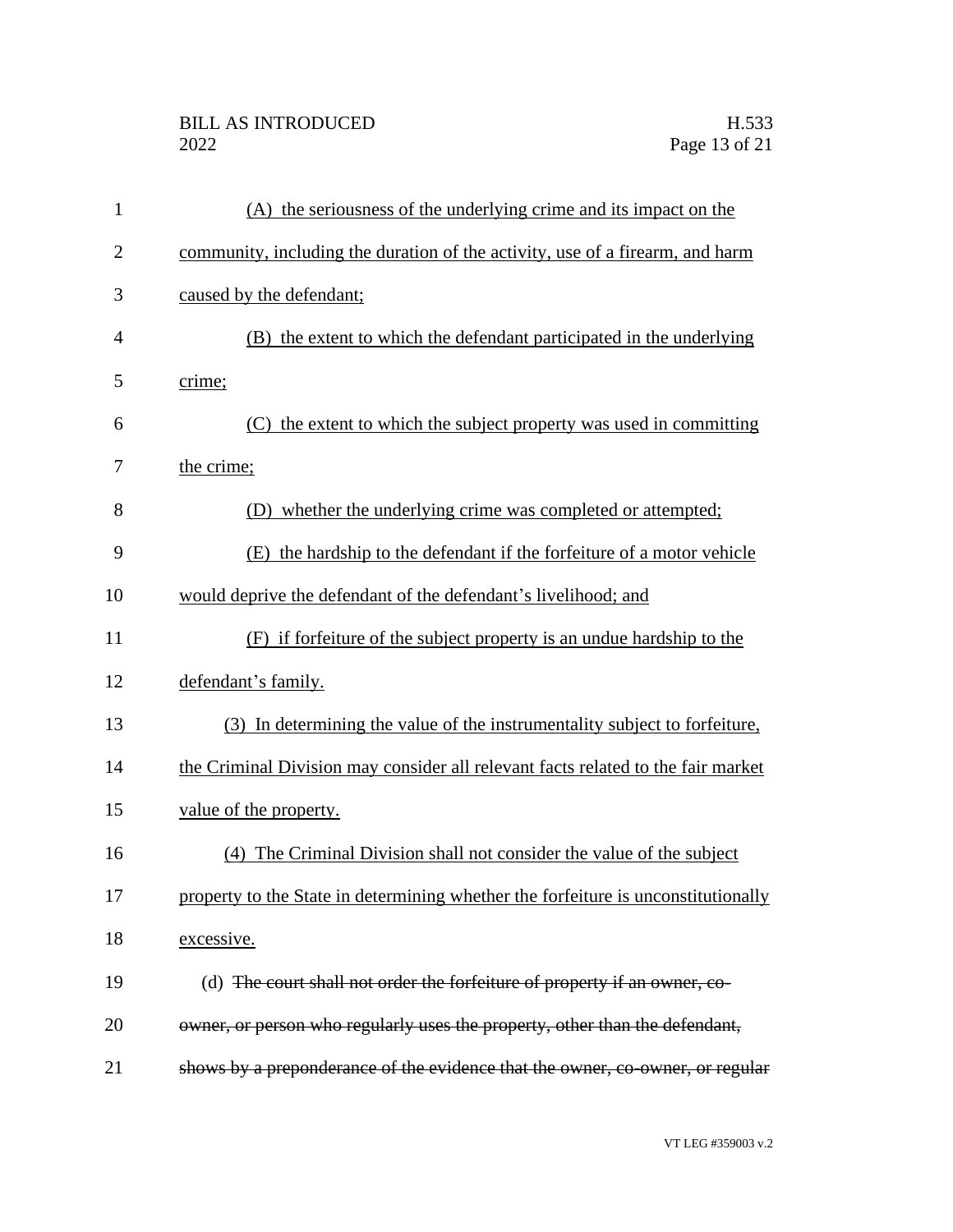| $\mathbf{1}$   | user did not consent to or have any express or implied knowledge that the          |
|----------------|------------------------------------------------------------------------------------|
| $\overline{2}$ | property was being or was intended to be used in a manner that would subject       |
| 3              | the property to forfeiture, or that the owner, co-owner, or regular user had no    |
| $\overline{4}$ | reasonable opportunity or capacity to prevent the defendant from using the         |
| 5              | property. Lienholder hearing. The Criminal Division shall not order the            |
| 6              | forfeiture of property subject to a lienholder's interest without a hearing upon   |
| 7              | petition by the lienholder, other than the defendant. A lienholder who has         |
| 8              | received notice of a criminal forfeiture proceeding may petition the Criminal      |
| 9              | Division at any time before it enters judgement in the prosecution of the          |
| 10             | underlying offense or grants a motion pursuant to subsection (b) of this section.  |
| 11             | The Criminal Division shall hear the petition within 30 days after its filing or   |
| 12             | at the court's discretion. The hearing shall be conducted by the Criminal          |
| 13             | Division without a jury and the hearing may be consolidated with any other         |
| 14             | hearing before the trial in the underlying prosecution. If a lienholder shows by   |
| 15             | a preponderance of the evidence that the lienholder has a valid, good faith        |
| 16             | interest in the subject property that is not held through a straw purchase, trust, |
| 17             | or otherwise for the actual benefit of another and that the lienholder did not at  |
| 18             | any time have actual knowledge or reason to believe that the property was          |
| 19             | being or would be used in violation of the law, the Criminal Division shall        |
| 20             | order compensation to the lienholder to the extent of value of the lienholder's    |
| 21             | interest.                                                                          |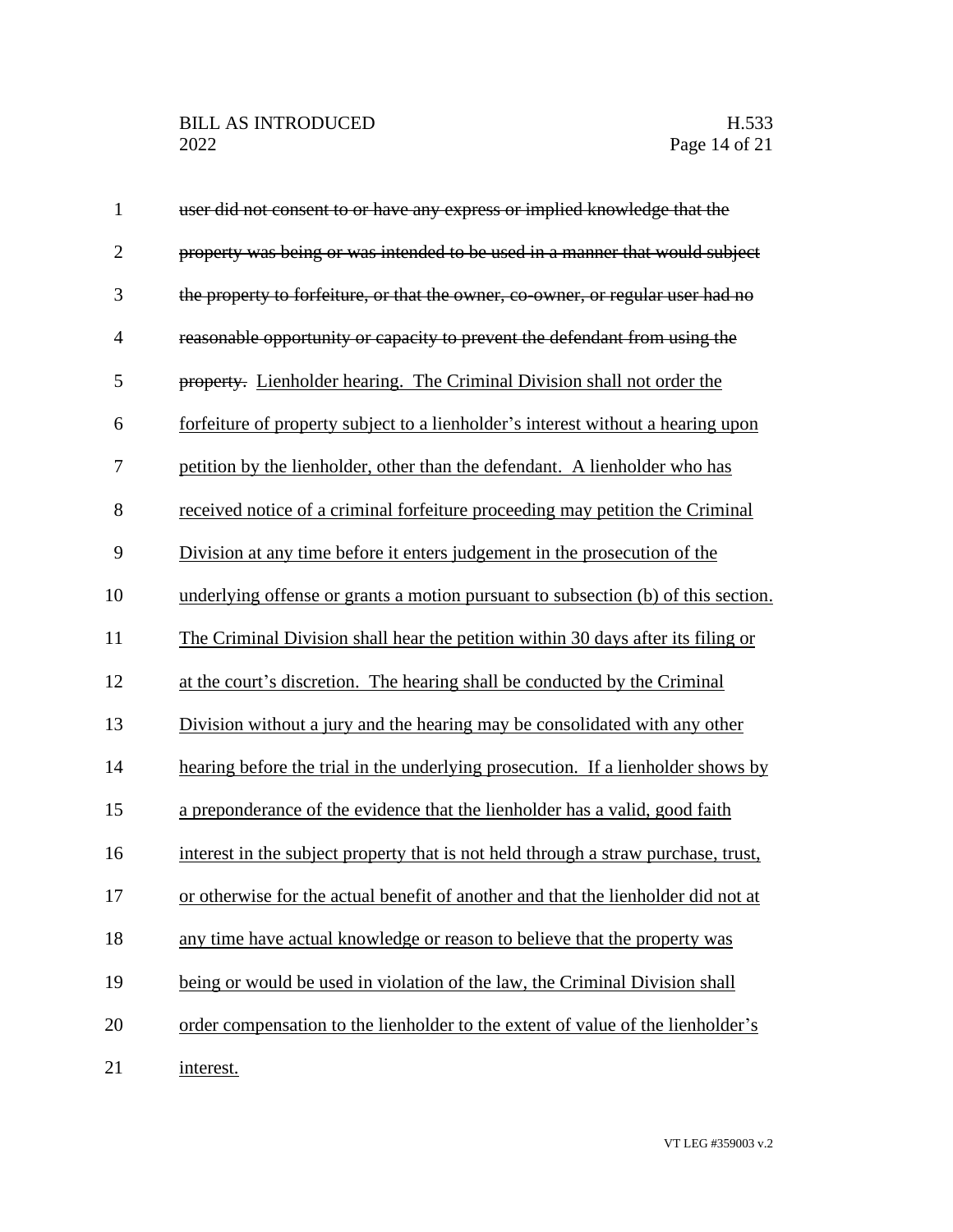| $\mathbf{1}$   | (e) The proceeding shall be against the property and shall be deemed              |
|----------------|-----------------------------------------------------------------------------------|
| $\overline{2}$ | civil in nature. The State shall have the burden of proving all material facts by |
| 3              | elear and convincing evidence. Innocent owner hearing. The Criminal               |
| $\overline{4}$ | Division shall not order the forfeiture of property of an owner, co-owner, or     |
| 5              | person who regularly uses the property, other than the defendant, without a       |
| 6              | hearing upon petition by the owner, co-owner, or person who regularly uses        |
| 7              | the property.                                                                     |
| 8              | (1) An owner, co-owner, or person who regularly uses the property may             |
| 9              | petition the Criminal Division at any time before it enters judgement in the      |
| 10             | prosecution of the underlying offense or grants a motion pursuant to subsection   |
| 11             | (b) of this section.                                                              |
| 12             | (2) The petition may be a simple written statement that sets forth:               |
| 13             | (A) the right, title, or interest in the property of the owner, co-owner,         |
| 14             | or person who regularly uses the property;                                        |
| 15             | (B) the time and circumstances of the acquisition of the interest in the          |
| 16             | property;                                                                         |
| 17             | (C) additional relevant facts supporting the petition; and                        |
| 18             | (D) a request for the return of the property or other relief sought by            |
| 19             | the owner, co-owner, or person who regularly uses the property.                   |
| 20             | (3) The Criminal Division shall hear the petition within 30 days after its        |
| 21             | filing or at the court's discretion. The hearing shall be conducted by the        |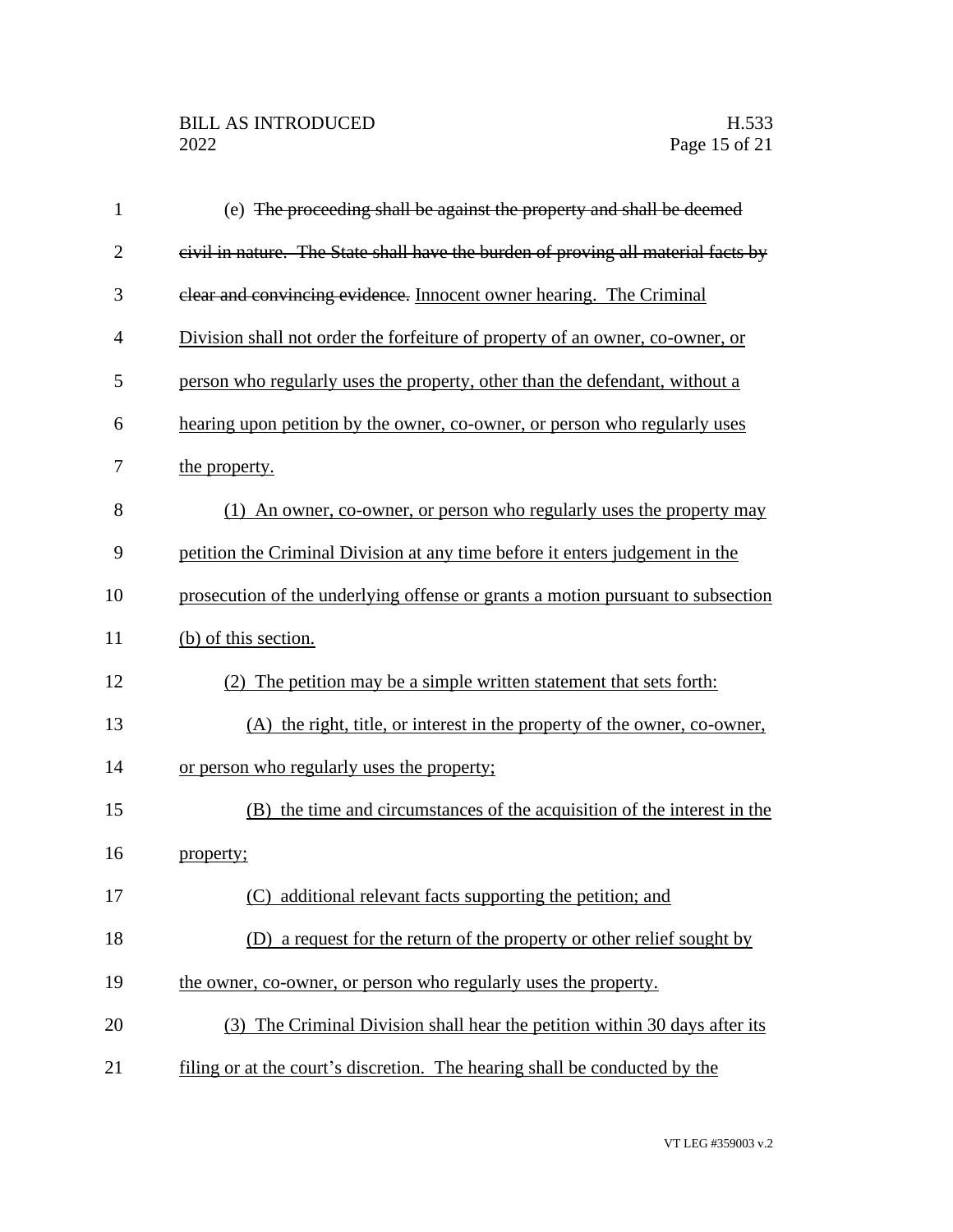| $\mathbf{1}$   | Criminal Division without a jury and the hearing may be consolidated with any       |
|----------------|-------------------------------------------------------------------------------------|
| $\overline{c}$ | other hearing before the trial in the underlying prosecution.                       |
| 3              | (4) The owner, co-owner, or person who regularly uses the property,                 |
| $\overline{4}$ | other than the defendant, has the burden to prove by a preponderance of the         |
| 5              | evidence the validity of ownership interest or regular use. If the owner, co-       |
| 6              | owner, or person who regularly uses the property meets the burden, the State        |
| 7              | has the burden to prove by a preponderance of the evidence that the owner, co-      |
| 8              | owner, or regular user did not consent to or have actual knowledge that the         |
| 9              | property was being or was intended to be used in a manner that would subject        |
| 10             | the property to forfeiture, or that the owner, co-owner, or regular user had no     |
| 11             | reasonable opportunity or capacity to prevent the defendant from using the          |
| 12             | property, the Criminal Division shall order return of the property. As used in      |
| 13             | this subsection and subsection (d) of this section, "actual knowledge" means a      |
| 14             | direct and clear awareness of information, a fact, or a condition.                  |
| 15             | (f) The court shall make findings of fact and conclusions of law and shall          |
| 16             | issue a final order. If the petition is granted, the court shall order the property |
| 17             | held for evidentiary purposes, delivered to the State Treasurer, or, in the case    |
| 18             | of regulated drugs or property which is harmful to the public, destroyed            |
| 19             | Judgment. The Criminal Division shall enter judgment:                               |
| 20             | (1) dismissing the forfeiture proceeding and returning the subject                  |
| 21             | property to the rightful owner if the State fails to meet its burden in the         |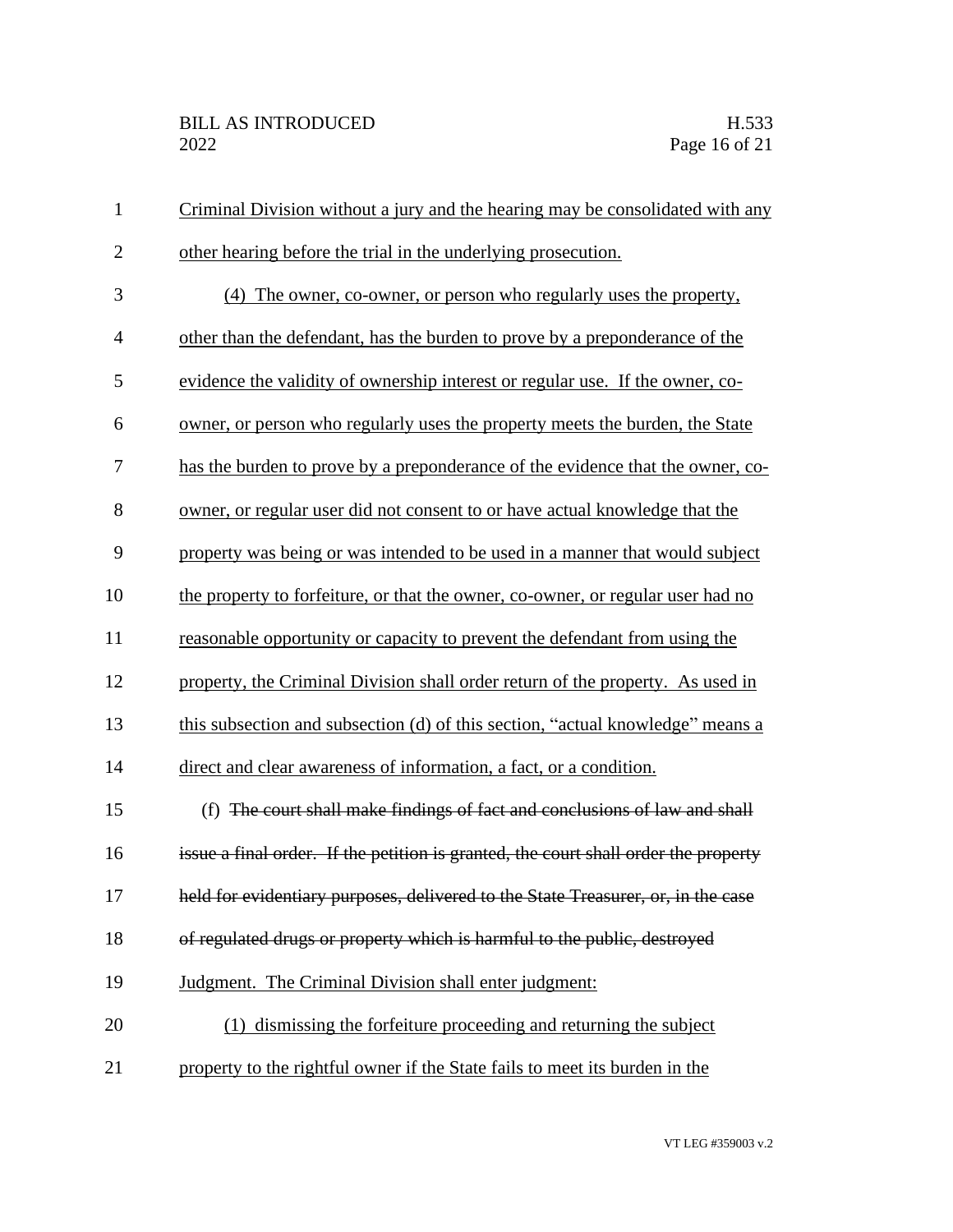| $\mathbf{1}$   | underlying criminal prosecution or the defendant's forfeiture hearing pursuant   |
|----------------|----------------------------------------------------------------------------------|
| $\overline{2}$ | to subsection (a) of this section except, in the case of regulated drugs or      |
| 3              | property that is harmful to the public, the subject property shall be destroyed; |
| 4              | (2) forfeiting the subject property if the State meets its burden in the         |
| 5              | underlying criminal prosecution and the forfeiture proceedings pursuant to       |
| 6              | subsection (a) of this section; or                                               |
| 7              | (3) enter judgment following a hearing or at court's discretion pursuant         |
| 8              | to a stipulation or plea agreement.                                              |
| 9              | §4244a. APPEAL                                                                   |
| 10             | The defendant may appeal the Criminal Division's decision regarding the          |
| 11             | seizure of forfeiture of property following final judgment in the forfeiture     |
| 12             | proceeding pursuant to the Vermont Rules of Criminal Procedure.                  |
| 13             | § 4245. REMISSION OR MITIGATION OF FORFEITURE TO THE                             |
| 14             | <b>STATE'S ATTORNEY</b>                                                          |
| 15             | (a) On petition filed within 90 days after completion of a forfeiture            |
| 16             | proceeding, a court that issued a forfeiture order pursuant to section 4244 of   |
| 17             | this title request by an owner, co-owner, or person who regularly uses the       |
| 18             | property, other than by the defendant, made at any time before the Criminal      |
| 19             | Division enters judgment in the prosecution of the underlying offense or grants  |
| 20             | a motion pursuant to subsection (b) of section 4244 a State's Attorney may       |
| 21             | order exercise prosecutorial discretion and determine that the forfeiture be     |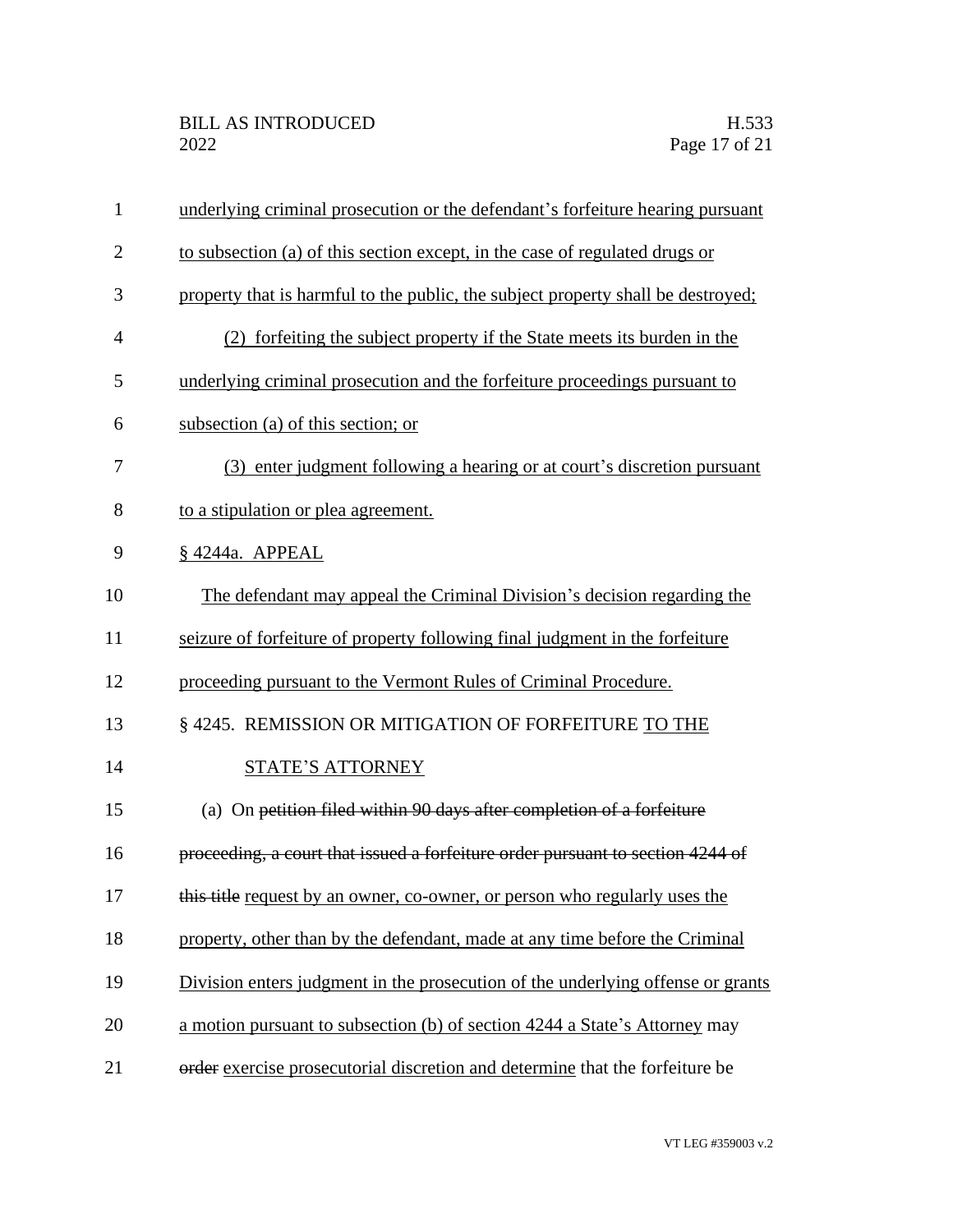| $\mathbf{1}$   | remitted or mitigated. The petition request shall be sworn and shall include all  |
|----------------|-----------------------------------------------------------------------------------|
| $\overline{2}$ | information necessary for its resolution or shall describe where such             |
| 3              | information can be obtained. Upon receiving a petition request, the court         |
| $\overline{4}$ | State's Attorney shall investigate and may conduct a an hearing interview if in   |
| 5              | its the State's Attorney's judgment it would be helpful to the resolution of the  |
| 6              | petition request. The court State's Attorney shall either approve or reject the   |
| 7              | petition request within 90 30 days.                                               |
| 8              | (b) The court State's Attorney may remit or mitigate a forfeiture pursuant        |
| 9              | to this chapter upon finding that relief should be granted to avoid extreme       |
| 10             | hardship or upon finding that the petitioner requestor has a valid, good faith    |
| 11             | interest in the property which that is not held through a straw purchase, trust,  |
| 12             | or otherwise for the benefit of another and that the petitioner did not at any    |
| 13             | time have knowledge or reason to believe that the property was being or would     |
| 14             | be used in violation of the law.                                                  |
| 15             | * * *                                                                             |
| 16             | § 4247. DISPOSITION OF PROPERTY                                                   |
| 17             | (a) Whenever property is forfeited and delivered to the State Treasurer           |
| 18             | under this subchapter, the State Treasurer shall, no not sooner than 90 days of   |
| 19             | the date the property is delivered, sell the property at a public sale held under |
| 20             | 27 V.S.A. chapter 13.                                                             |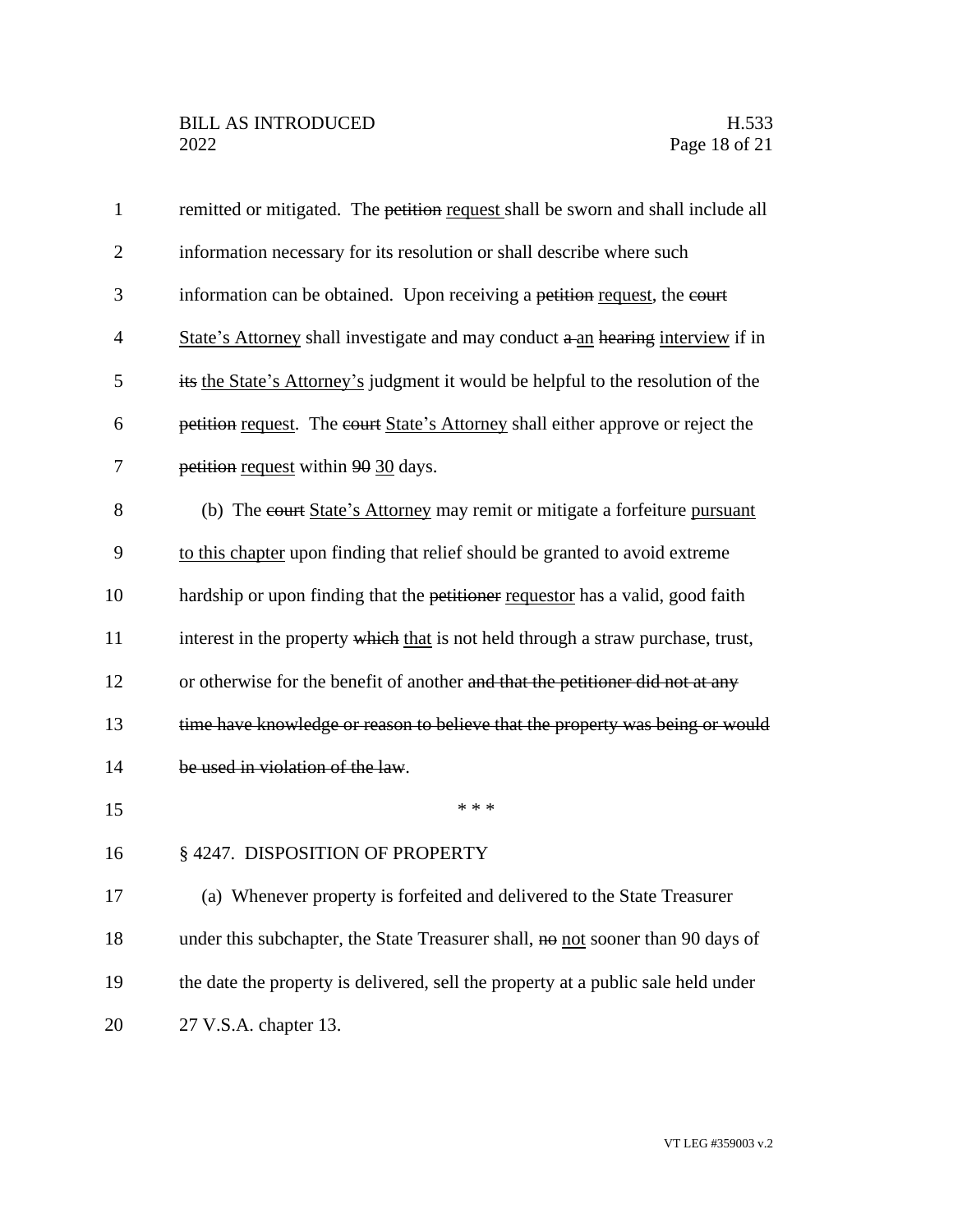| $\mathbf{1}$   | (b) The proceeds from the sale of forfeited property, upon exhaustion of all      |
|----------------|-----------------------------------------------------------------------------------|
| $\overline{2}$ | appeals or at the Criminal Division's discretion, shall be used first to pay      |
| 3              | restitution to any victim of the underlying crime, then to offset any costs of    |
| 4              | selling the property, and then, after any liens on the property have been paid in |
| 5              | full, applied to payment of seizure, storage, and forfeiture expenses, including  |
| 6              | animal care expenses related to the underlying violation. Remaining proceeds      |
| 7              | shall be distributed as follows:                                                  |
| 8              | $(1)(A)$ 45 percent shall be distributed among:                                   |
| 9              | (i) the Office of the Attorney General;                                           |
| 10             | (ii) the Department of State's Attorneys and Sheriffs; and                        |
| 11             | (iii) State and local law enforcement agencies:                                   |
| 12             | (iv) the Office of the Defendant General;                                         |
| 13             | (v) the Office of the Public Defender;                                            |
| 14             | (vi) court assigned attorneys; and                                                |
| 15             | (vii) the Public Defender Special Fund.                                           |
| 16             | (B) The Governor's Criminal Justice and Substance Abuse Cabinet is                |
| 17             | authorized to determine the allocations among the groups listed in subdivision    |
| 18             | $(A)$ of this subdivision (1), and may only reimburse the prosecutor attorneys    |
| 19             | and law enforcement agencies that participated in the prosecution and             |
| 20             | enforcement effort resulting in the forfeiture for expenses incurred, including   |
| 21             | controlled drug-buy money and actual expenses for involved personnel. The         |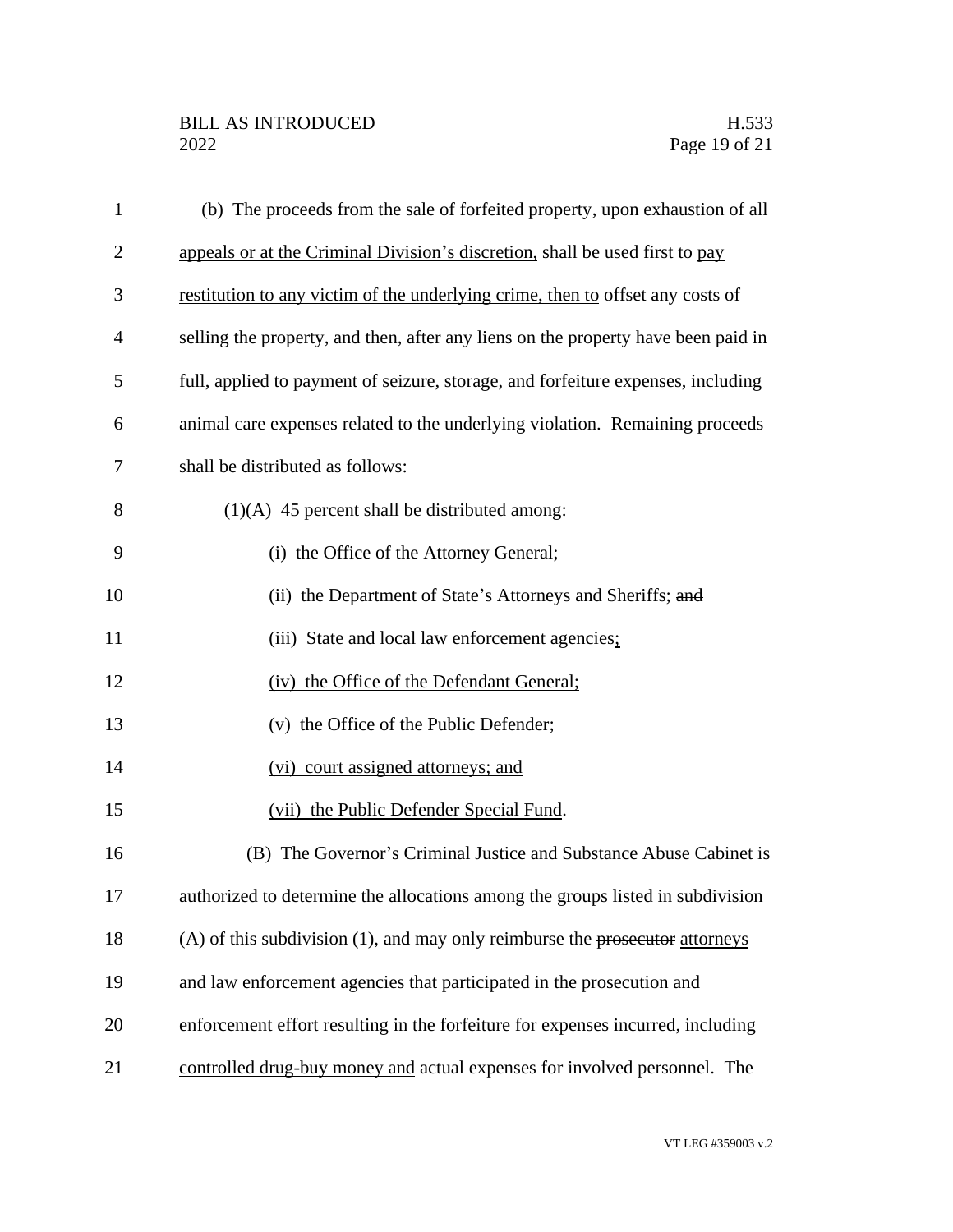| $\mathbf{1}$   | proceeds shall be held by the Treasurer until the Cabinet notifies the Treasurer |
|----------------|----------------------------------------------------------------------------------|
| $\overline{2}$ | of the allocation determinations, at which time the Treasurer shall forward the  |
| 3              | allocated amounts to the appropriate agency's operating funds.                   |
| $\overline{4}$ | (2) The remaining 55 percent shall be deposited in the General Fund.             |
| 5              | * * *                                                                            |
| 6              | § 4248a. LIMITATION ON FEDERAL ADOPTION                                          |
| 7              | (a) A State or local law enforcement agency shall not transfer or offer for      |
| 8              | adoption property seized pursuant to this subchapter to a federal agency for the |
| 9              | purpose of forfeiture under 21 U.S.C. § 812 or other federal law unless the      |
| 10             | seized property includes U.S. currency exceeding \$100,000.00. This              |
| 11             | subsection only applies to seizure by State or local law enforcement agencies    |
| 12             | pursuant to their own authority under State law and without involvement of the   |
| 13             | U.S. government. Nothing in this subsection shall be construed to limit State    |
| 14             | or local agencies from participating in joint task forces with the U.S.          |
| 15             | government.                                                                      |
| 16             | (b) State and local law enforcement agencies are prohibited from accepting       |
| 17             | payment of any kind or distribution of forfeiture proceeds from the U.S.         |
| 18             | government if the State or local law enforcement agency violates subsection      |
| 19             | (a) of this section. Any payments or forfeiture proceeds that violate subsection |
| 20             | (a) of this section shall be directed to the State's General Fund.               |